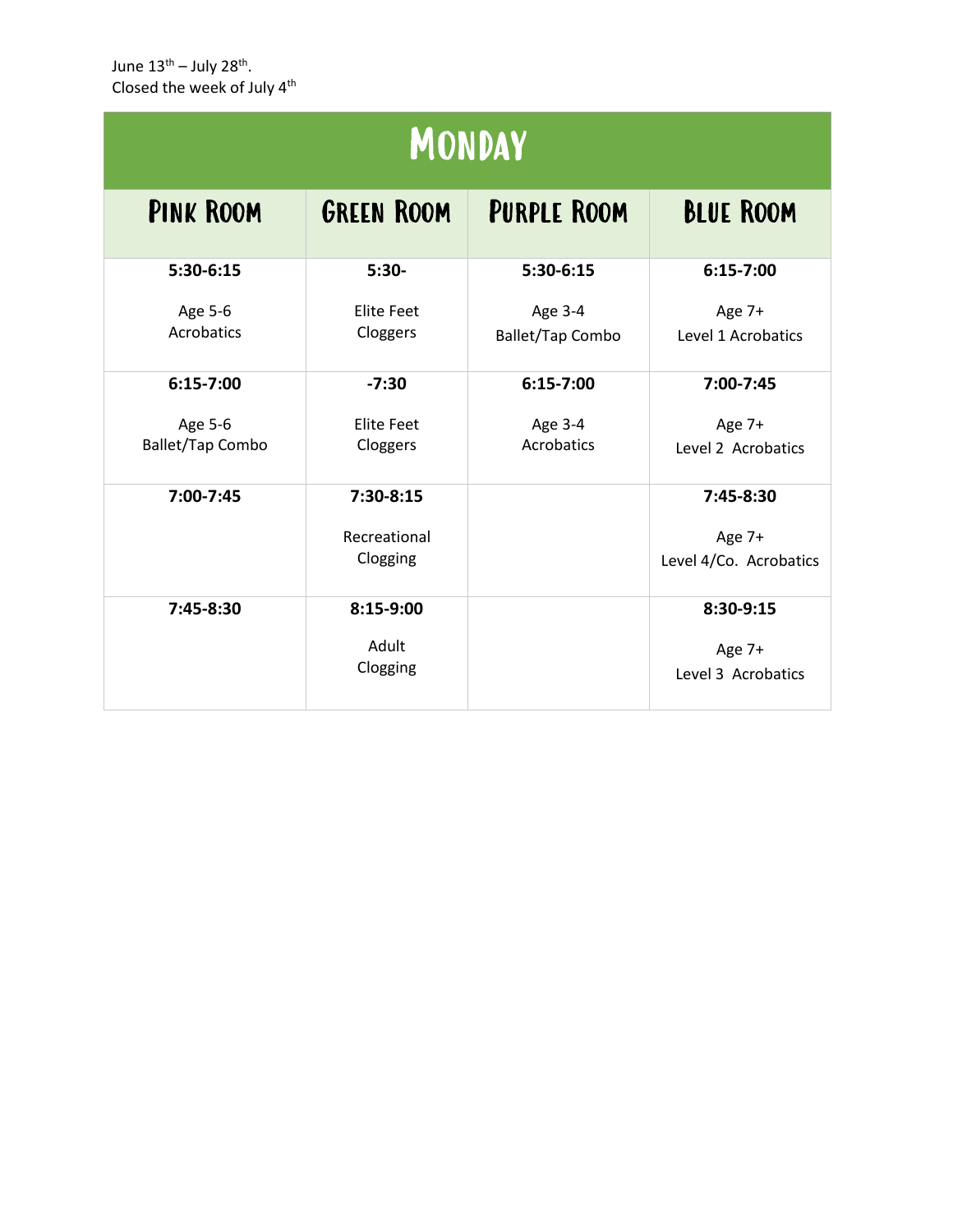| <b>TUESDAY</b>                  |                           |                          |  |  |  |
|---------------------------------|---------------------------|--------------------------|--|--|--|
| <b>GREEN ROOM</b>               | <b>PURPLE ROOM</b>        | <b>BLUE ROOM</b>         |  |  |  |
|                                 | 5:15-6:00                 | 5:00-6:00                |  |  |  |
|                                 | Level <sub>2</sub><br>Tap | Level 1<br><b>Ballet</b> |  |  |  |
| 6:00-6:45                       | 6:00-6:45                 | 6:00-7:00                |  |  |  |
| Age 13+<br><b>Music Theater</b> | Level 1<br>Tap            | Level 2<br><b>Ballet</b> |  |  |  |
|                                 | 7:00-7:45                 | 7:00-8:00                |  |  |  |
|                                 | Level 4<br>Tap            | Level 3<br><b>Ballet</b> |  |  |  |
|                                 | 8:00-8:45                 | 8:00-9:00                |  |  |  |
|                                 | Level 3<br>Tap            | Level 4<br><b>Ballet</b> |  |  |  |
|                                 |                           |                          |  |  |  |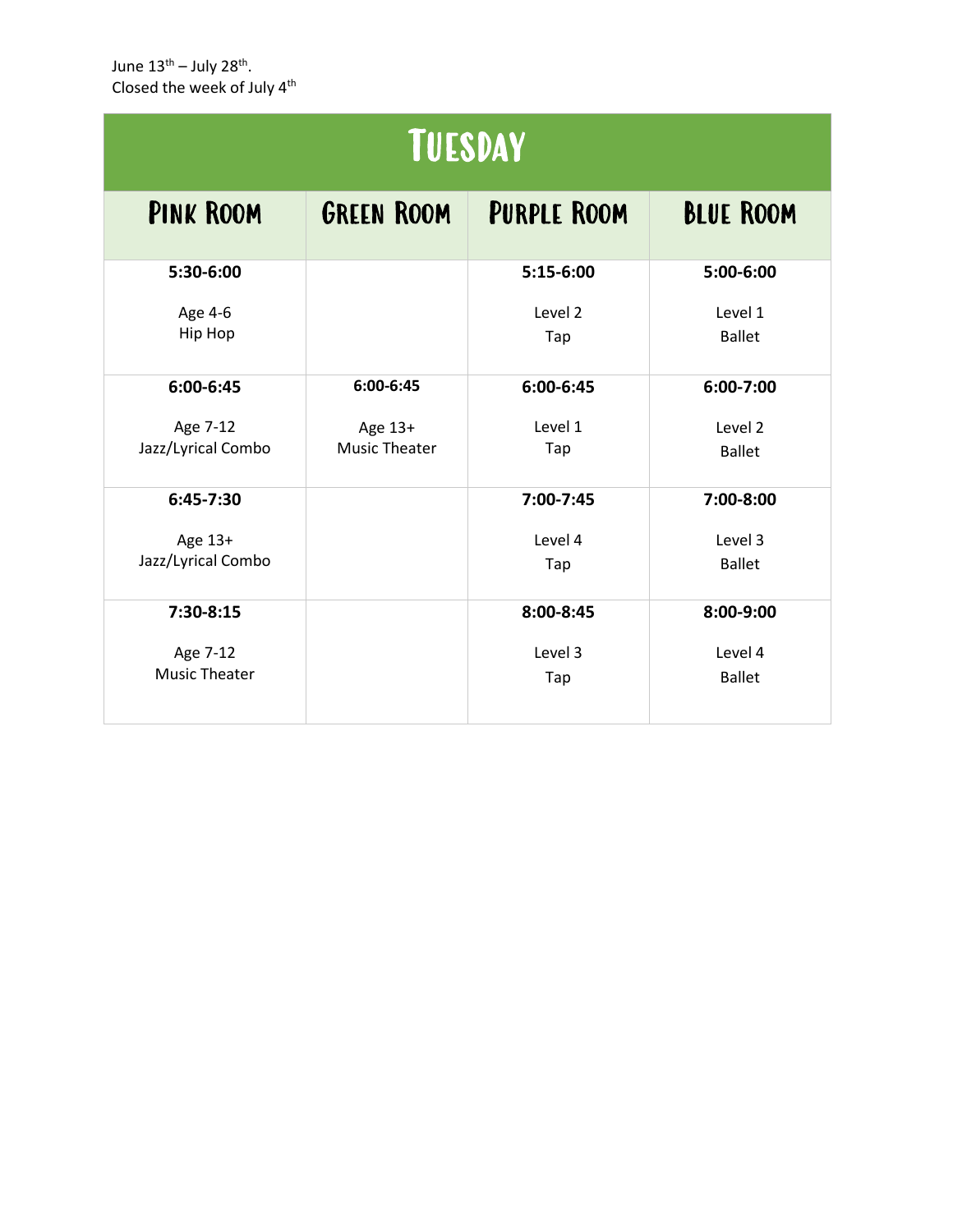| Closed the week of July 4th<br>WEDNESDAY |                                    |                      |                         |  |  |
|------------------------------------------|------------------------------------|----------------------|-------------------------|--|--|
|                                          |                                    |                      |                         |  |  |
| 5:30-6:15                                | 5:30-6:15                          | 5:15-6:00            | 5:00-6:00               |  |  |
| Age 3-4<br>Acrobatics                    | Age 5-6<br><b>Ballet/Tap Combo</b> | Age 14+<br>Hip Hop   | <b>Beg</b><br>Technique |  |  |
| $6:15-7:00$                              | $6:15-7:00$                        | 6:00-6:45            | 6:00-7:00               |  |  |
| Age 3-4<br><b>Ballet/Tap Combo</b>       | Age 5-6<br>Acrobatics              | Age 11-13<br>Hip Hop | Beg/Int<br>Technique    |  |  |
| 7:00-7:45                                |                                    | 7:00-7:45            | 7:00-8:00               |  |  |
| Age 7-12<br>Xtreme Sampler               |                                    | Age 7-10<br>Hip Hop  | Int/Adv<br>Technique    |  |  |
| 7:45-8:30                                |                                    | 7:45-8:30            | 8:00-9:00               |  |  |
| Age 13+<br>Xtreme Sampler                |                                    | Adult Hip Hop        | Advanced<br>Technique   |  |  |